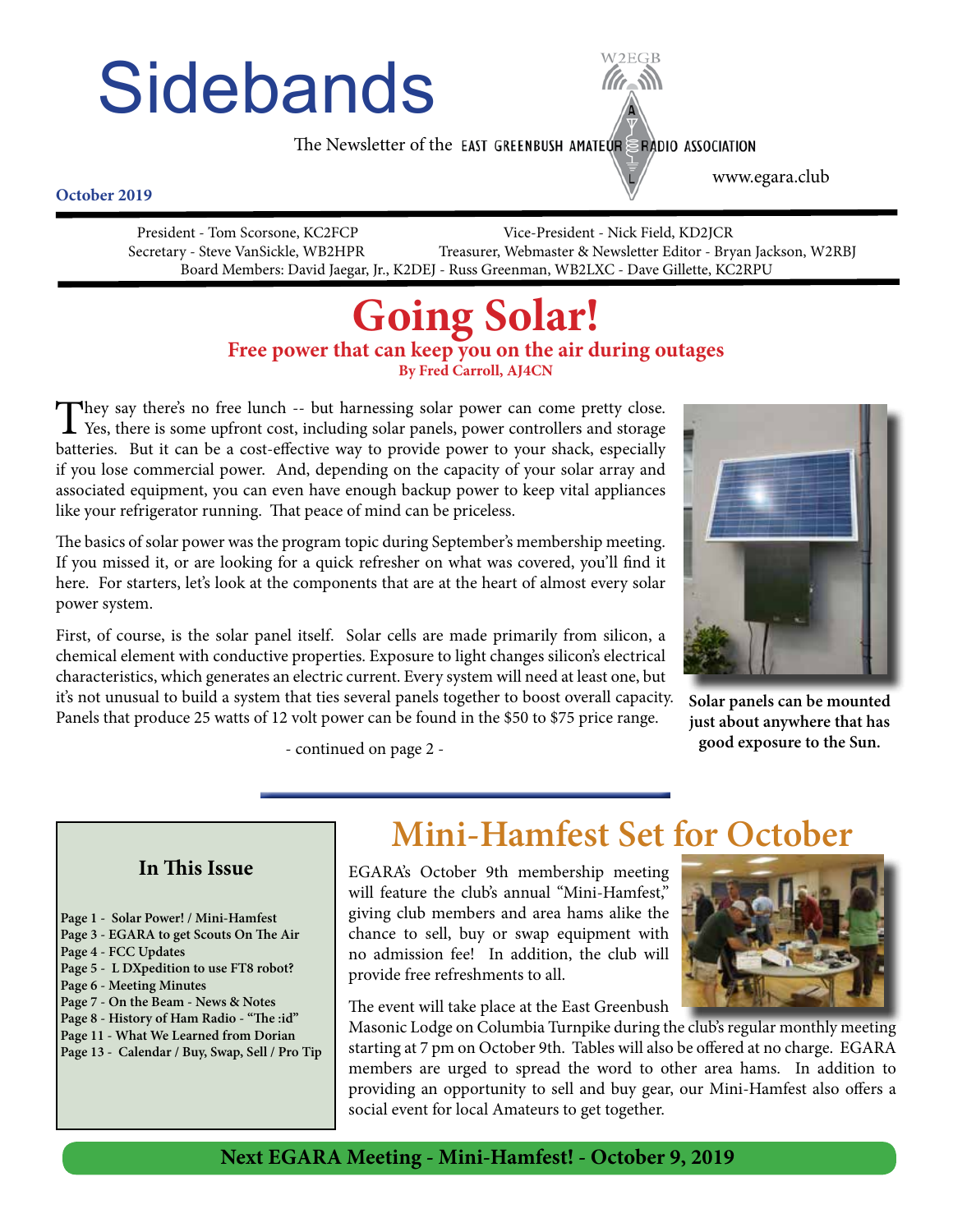### **Going Solar...**

For under \$200, you can even purchase a complete 100 watt system that features four solar panels, a basic controller that manages charing a 12 volt battery, mounting brackets and hook-up cables. Harbor Freight offers such a system, and it's easy to get another 20% off when you use one of their readily available coupons, but I don't personally recommend this system as there are better options available.

Solar panels should not be connected directly to your system's storage battery because it may be overcharged and damaged as a result. To ensure your battery is safely charged, a controller is required. It will need to be matched to the capacity of your solar panels -- and the higher the capacity, the higher the cost will be. But a controller for a 25 watt system can be under \$30.

The final piece of your system will be the battery. Here you will have a wide range of options depending on the storage capacity you want and the projected demands you will have for power. Batteries are rated in amp-hours and it determines how long a battery can deliver a consistent power output. For example, if a battery is rated for 100 amp-hours and it is connected to a 10 amp load, it should be able to power the load for approximately 10 hours (100/10=10).

There's also a wide range of battery types to choose from. These include lead-acid, lithium ion, gel cell and even salt water batteries, an old technology that's relative newcomer to the game. In addition to the various construction types, there is also a range of capacities.

For instance, using a typical lead-acid car battery for storage will generally provide about 48 amp hours of output. If you were to run a radio that draws 1 amp during receive mode, it could be powered for roughly 48 hours. If transmitting jumps the power demand to 12 amps, you could operate for about four hours. In actuality, since you would never transmit continuously, your operating time would be somewhere in between those two values. By adding a solar panel charing system, you could greatly extend that time and even run the radio on solar power alone providing your panels produce enough output.



Of course, it there's other equipment you want to run "off the grid" you'll need to figure in that consumption too. And, if that gear relies on regular 110 volt AC power, you'll also need an inverter which changes 12 volt DC power to regular household line voltage. Inverters consume higher rates of power, however, especially if you're looking to power your fridge during a blackout. If power failures occur regularly at your location, you may want to consider a rooftop solar array that uses several panels to produce substantial amounts of juice. You'll also need a charge controller big enough to handle the load and several batteries to store the power that's created. You can also install an inverter system that directly feeds your home's electrical system, in turn lowering your utility bill. And, if your system produces excess power than your needs, you might even sell some of it back to the utility.



However, the larger the system you install, the more expensive it will be and the longer before it pays for itself. But if having power during blackouts is important to you, that also needs to be factored in.

A solar power system can be portable too. Smaller portable systems can easily be set up for field use and can either extend the operating time of batteries or even run HT or QRP radios that have modest power requirements.

Finally, how long do solar panels last? You can generally expect 20 years of service with at least 80% rated output. They don't quit after that, but continue to drop in efficiency and output. Still, not a bad lifespan!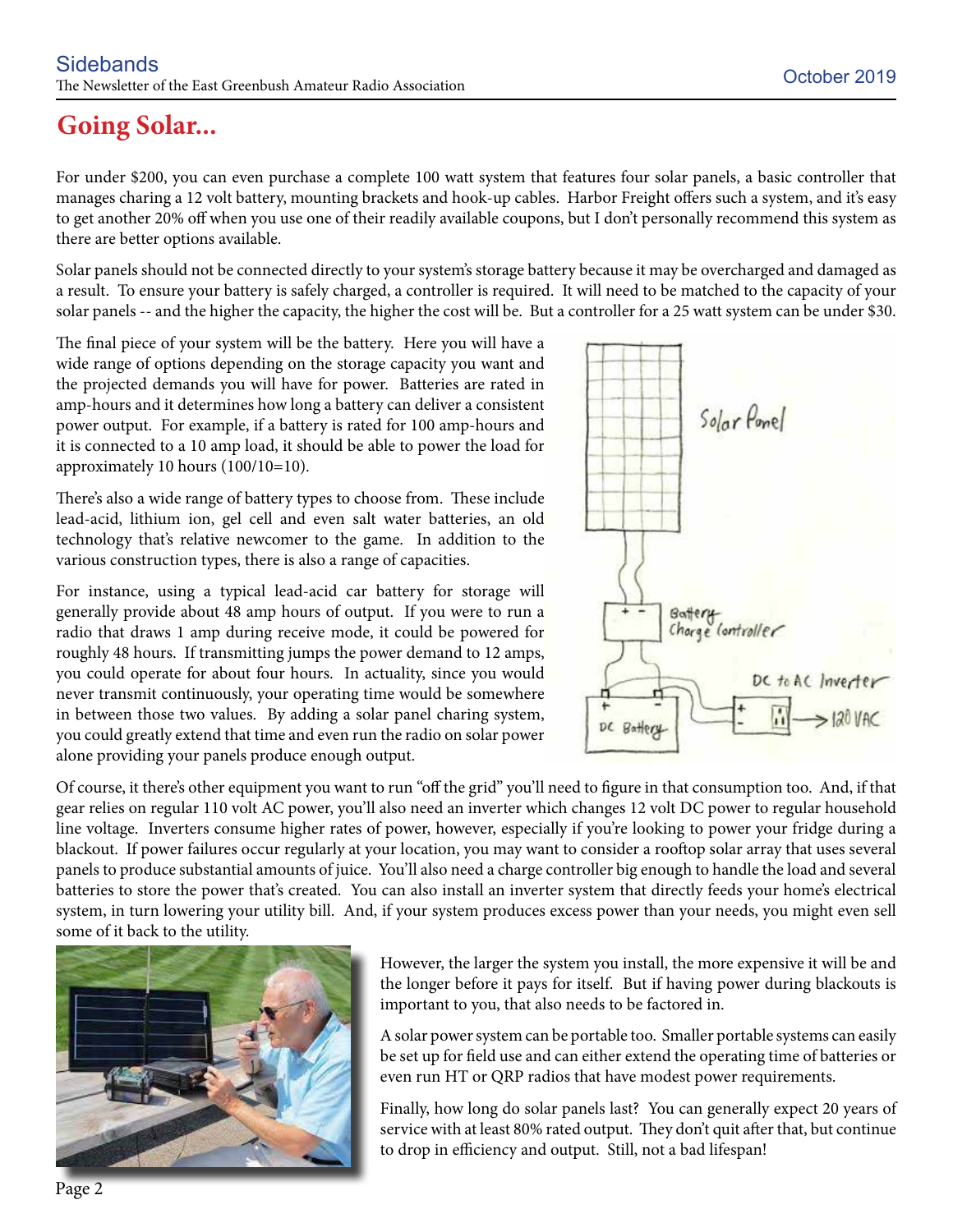#### **EGARA Set to Get Scouts On The Air**

EGARA will team up on October 19th with Cub Scouts from the East Greenbush Arrow of Light Pack 2257 to participate in the "*Jamboree-On-The-Air*" (JOTA) which gives youngsters the chance to learn hands-on about Amateur Radio. The event will help the Scouts earn their "Build a Better World" Merit badge.

The program is tentatively slated to be held at the Masonic Lodge hall from 10 am until 2 pm, with club members working one-on-one with the scouts to operate club radios and make contact with other scouts across the country. In addition to operating, the scouts will be given a chance to help set up antennas and equipment.

"Getting youngsters involved in Amateur Radio is key to the hobby's future, so we're excited to be hosting this event for our local Cub Scouts," said EGARA President Tom Scorsone, KC2FCP. "Jamboree-on-the-Air is the largest Scouting event in the world and we hope our Scouts will be making lots of contacts."



JOTA is held annually the third full weekend in October. Scouts of any age can participate and the World Scout Bureau reported that the 2017 JOTA-JOTI had over 1.5 million participants from more than 160 countries. EGARA plans to help the local Scouts send QSL cards to the contacts they make. Each Scout will be given a log sheet to record the contacts they make. The club will also develop and distribute hand-outs that explain in basic terms how Amateur Radio works and how to get a license.

"Once we decided to participate in the Jamboree, we needed to find local Amateur Radio operators to work with," said Danielle Schaff, who serves as Cub Master of Pack 2257. "A quick Internet search brought us to the EGARA website and we were thrilled when the club offered to help us."

The club's proposed involvement was discussed during its September membership meeting and received unanimous support.

"When Scouts want to meet young people from another country, they usually think of attending a World Jamboree," said EGARA Treasurer and former Scout Bryan Jackson, W2RBJ. "Few people realize that each year more than a million Scouts "get together" over the airwaves for the annual Jamboree-on-the-Air. We hope this opportunity to be involved with Amateur Radio will result in some of these youngsters catching the "bug" to go on to become licensed hams themselves."

The club's JOTA event is expected to draw approximately a dozen Scouts ranging in age from five to ten. EGARA members who wish to help out should email **W2RBJ@outlook.com**.

To help ensure that Scouts make contact with each other, JOTA has specific preferred frequencies for each of the Amateur bands, as shown in the chart below.

| <b>Band</b>     | <b>WOSM Calling Frequencies</b> | <b>Suggested Band Segment for US Stations</b> | <b>Notes</b>                        |
|-----------------|---------------------------------|-----------------------------------------------|-------------------------------------|
| 80 m            | 3.940 & 3.690(1)                | $3.920 - 3.940$<br>$3.670 - 3.690(1)$         | (1) Extra segment                   |
| 40 m            | 7.190 & 7.090 (2)               | $7.180 - 7.200$<br>$7.270 - 7.290$            | (2) 7.090 not available in Region 2 |
| 20 m            | 14.290                          | $14.270 - 14.290$<br>$14.320 - 14.340$        |                                     |
| 17 <sub>m</sub> | 18,140                          | $18.140 - 18.150$                             |                                     |
| 15 <sub>m</sub> | 21.360                          | $21.360 - 21.400$                             |                                     |
| 12 <sub>m</sub> | 24,960                          | $24.960 - 24.980$                             |                                     |
| 10 <sub>m</sub> | 28.390(3)                       | $28.350 - 28.400(3)$                          | (3) Includes Novices & Techs        |
| 6 m             | 50.160                          | $50.160 - 50.200$                             |                                     |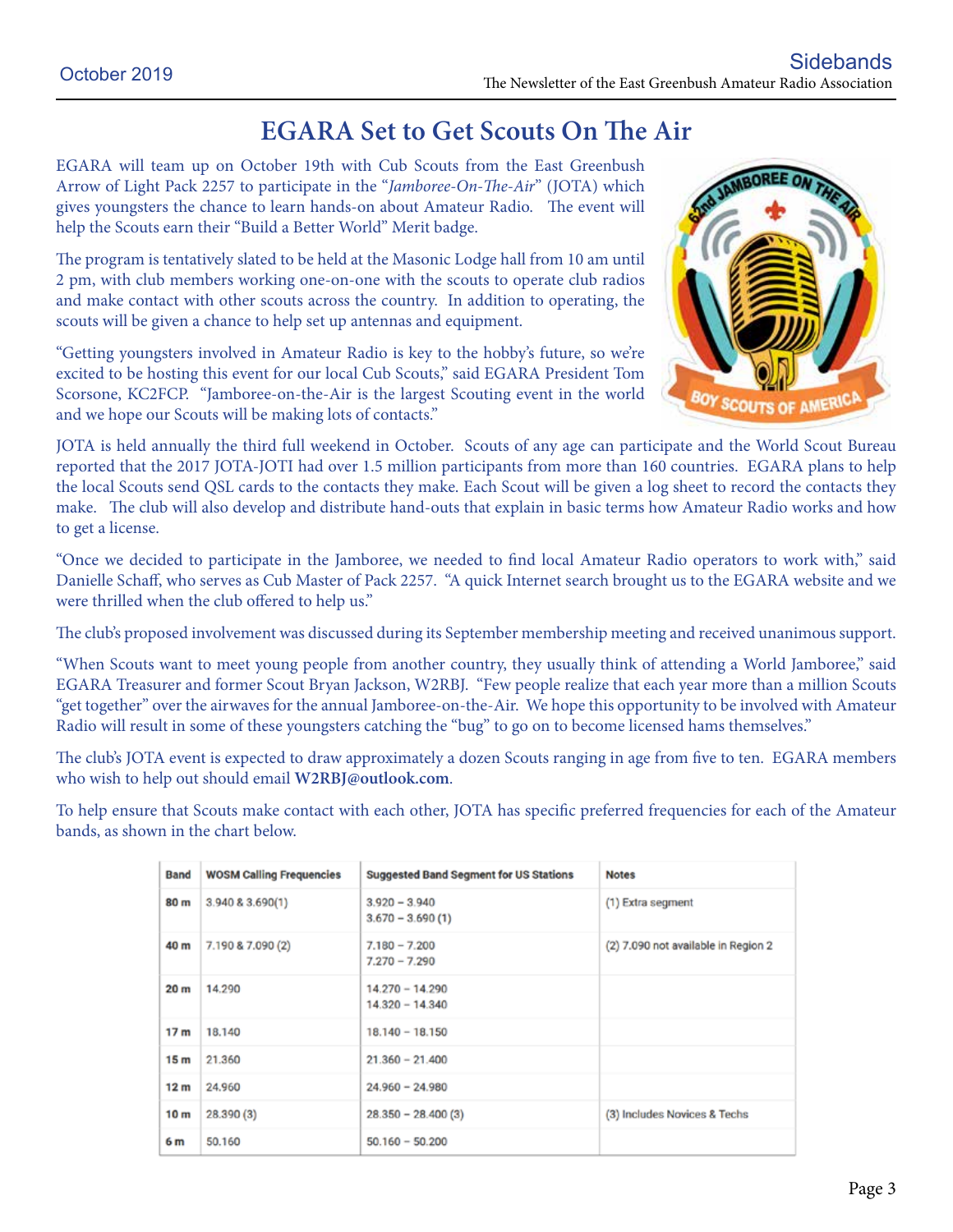#### **FCC Proposes to Make All Universal Licensing System Filings Electronic**



The FCC is seeking comment on a Notice of Proposed Rulemaking (NPRM) that is part of an overall plan to transition completely to electronic filing, licenses, authorizations, and correspondence. The notice proposes to make all filings to the Universal Licensing System (ULS) electronic, expand electronic filing and correspondence elements for related systems, and require applicants to provide an email address on the FCC forms related to these systems.

Although much of the FCC's ULS filings are already electronic, the changes suggested in the NPRM (in WT Docket No. 19-212) would require all Amateur Radio Service applications to be filed electronically. Under current rules, Amateur Radio applications may still be filed manually, except those filed by Volunteer Examiner Coordinators (VECs).

"Given the drastic changes that have occurred with regard to the ubiquity of the internet and increased personal computer access, we find it unlikely that electronic filing remains infeasible or cost-prohibitive for the previously exempted types of filers, or that they lack resources to file electronically," the FCC said in the NPRM, released on September 6. "We therefore propose to eliminate Section 1.913's exemptions to mandatory electronic filing."

The FCC said that while the vast majority of ULS applications today are submitted electronically, some are still manually filed, largely from exempted filers, such as radio amateurs. Last year, the FCC received some 5,000 manually filed applications out of a total of some 425,000. The FCC is seeking comment on whether its underlying assumptions about the ease of electronic filing for previously exempted filers are valid.

This NPRM also seeks comment on additional rule changes that would further expand the use of electronic filing and electronic service. The FCC stopped providing printed Amateur Radio license documents in 2015.

"Together, these proposals will facilitate the remaining steps to transition these systems from paper to electronic, reducing regulatory burdens and environmental waste, and making interaction with these systems more accessible and efficient for those who rely on them," the FCC said.

Comments are due within 30 days of the NPRM's release.

#### **ARRL Renews Request for FCC to Replace Symbol Rate with Bandwidth Limit**

In ex parte comments filed on September 17, ARRL renewed its request that the FCC delete symbol-rate limits for data transmissions in the Amateur Service rules. ARRL asked the FCC to couple the removal of the symbol rate limits with the adoption of a 2.8 kHz bandwidth limit. In response to a 2013 ARRL Petition for Rulemaking (RM-11708), the FCC proposed deleting the symbol-rate limits but declined to replace them with the 2.8 kHz bandwidth that ARRL wanted.

"This proceeding addresses an update to the Commission's rules that is needed because a limitation in the rules unintentionally is inhibiting US amateurs from employing the latest improvements to some of the digital modes," ARRL said in its remarks. "Data signals commonly used for daily communications as well as in disaster situations have bandwidths in the range of 2.5 kHz and must co-exist with other modes that use bandwidths as narrow as 50 Hz."

ARRL said the 1980s-era symbol-rate limits now inhibit the use of some efficient data modes. "The symbol rate limit uniquely prevents radio Amateurs in the United States from experimenting and innovating with a class of modern digital communication techniques that already are widely used in other countries," ARRL told the FCC. "The limit also impairs the ability of Amateurs to improve support that they offer in times of disaster."

Repealing the symbol-rate limit would "allow shortened transmission times for the same amount of data without increasing the bandwidth occupied by the signal," ARRL contended. "Other Amateurs would benefit by the resulting reduction in potential interference."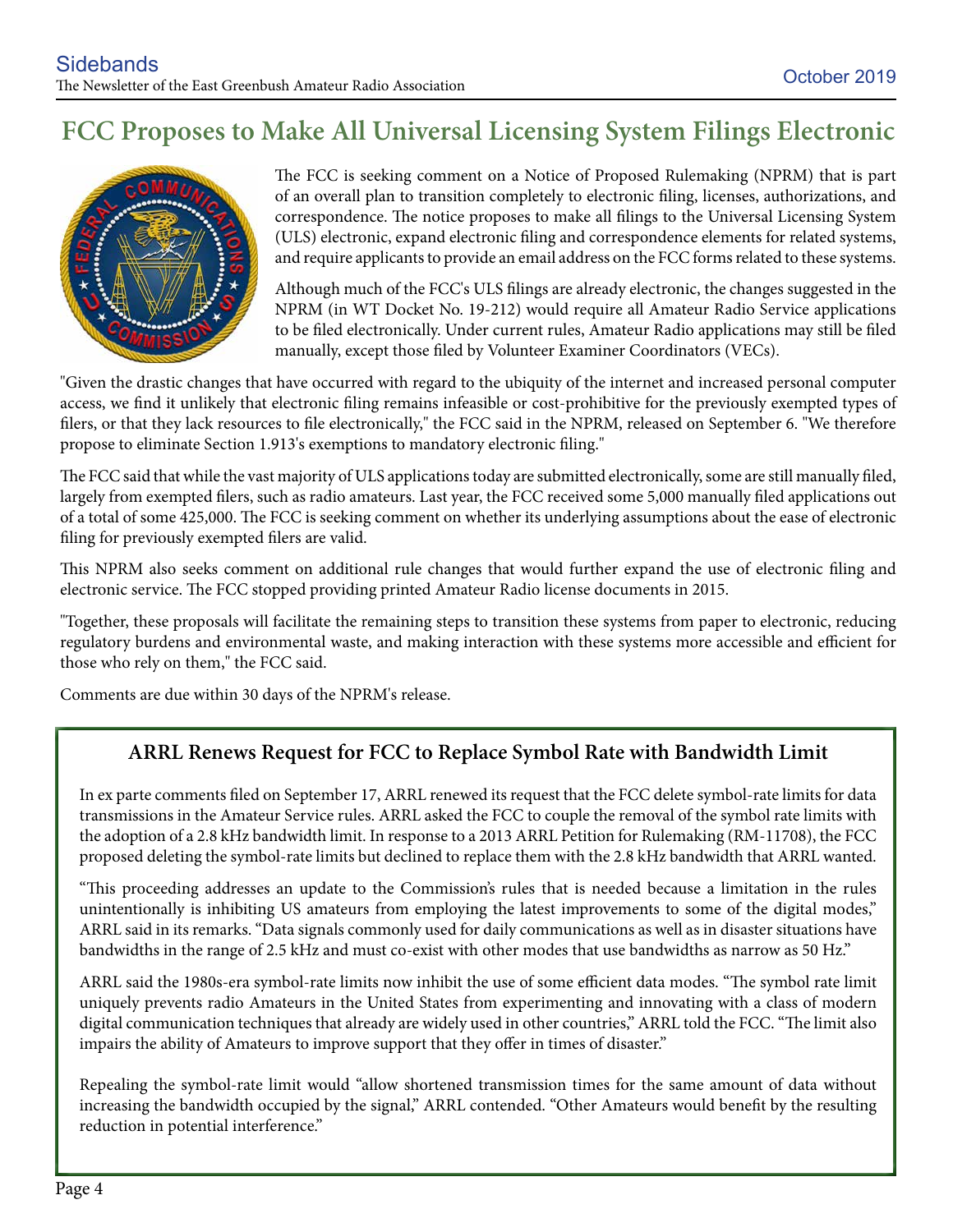## **DXpedition to use FT8 robot?** By Dan Romanchik, KB6NU

It's inevitable. At some point, machines are going to render humans irrelevant. It's been a recurring theme in science fiction since before I was born (1955), and there are numerous predictions of the Singularity, the point in time when machines will be smarter than human, occurring between 2030 and 2045.

It may happen in amateur radio sooner than we think. A couple of days ago, one of my readers, sent me a link to a blog post by John, AE5X: Automated FT8 "FoxBot" in upcoming DXpedition – confirmed (https://ae5x.blogspot. com/2019/08/automated-ft8-foxbot-in-upcoming.html). He wrote:

"A DXpedition to Tokelau will take place from 1 to 11 October and it will be your chance to work an FT8 robot operating in Fox/Hound mode.

"Stathis SV5DKL has been working on a "FoxBot" for some time now, is listed as a partner to this DXpedition and has confirmed that the DXpedition will be using his FoxBot."

John has since updated this post, noting "The SV5DKL logo has now been



removed and the DX team will be in 'full compliance' with the mode." Full compliance meaning following the rules set up by the ARRL DXCC rules.

The ARRL is, of course, against the use of robots. A recent ARRL Letter noted:

"ARRL has incorporated changes to the rules for all ARRL-sponsored contests and DXCC, prohibiting automated contacts and requiring that an actual operator is initiating and carrying out a contact. These changes also apply to Worked All States (including Triple Play and 5-Band WAS), Fred Fish W5FF Memorial, and VUCC awards. The changes are effective immediately and affect the rules for both HF contests, and VHF/UHF contests as well as DXCC.

"A resolution at the July ARRL Board of Directors meeting pointed to 'growing concern over fully automated contacts being made and claimed' for contest and for DXCC credit. The rules now require that each claimed contact include contemporaneous direct initiation by the operator on both sides of the contact. Initiation of a contact may either be local or remote."

As AE5X says, however, the use of FT8 robots in the future is a certainty. Sooner or later, some DXpedition is going to use an FT8 robot without saying anything about it. How is the ARRL going to know that a DXpedition is using robots if the DXpedition operators don't tell them?

I'm wondering when some DXpedition is going to give up on SSB and CW altogether. Why bother with those modes when you can make hundreds or thousands more contacts by just operating FT8?

Another thought just occurred to me. If the ARRL gets its way and Techs are awarded HF digital privileges, how long will it take for some enterprising Tech to make the DXCC Honor Roll using FT8 exclusively. Oh, the horror of it all!

> *About the Author: Dan is the author of the "No Nonsense" amateur radio license study guides. You can read his ham radio blog at http://www.kb6nu.com*

#### **Hams Needed!**

The Rip Van Winkle Amateur Radio Society is seeking six hams to help staff a horse riding competition on Sunday, October 6th from Noon to 3:30 pm. The event will be held at a facility on State Farm Rd in Valatie. Simplex communications will be used to relay scores from the obstacle course, along with other pertinent information, such as emergency/safety information in the event of an accident. Volunteers will use their HT own radios and it's advised to bring a lawn chair and some refreshments, however lunch will be provided at Noon. To participate, contact Joe Sacco, KC2JMS, by email at: Jmsacco@gmail.com -- or call him at: 518-701-4071. EGARA members who assist will earn a service credit point which goes towards their annual award.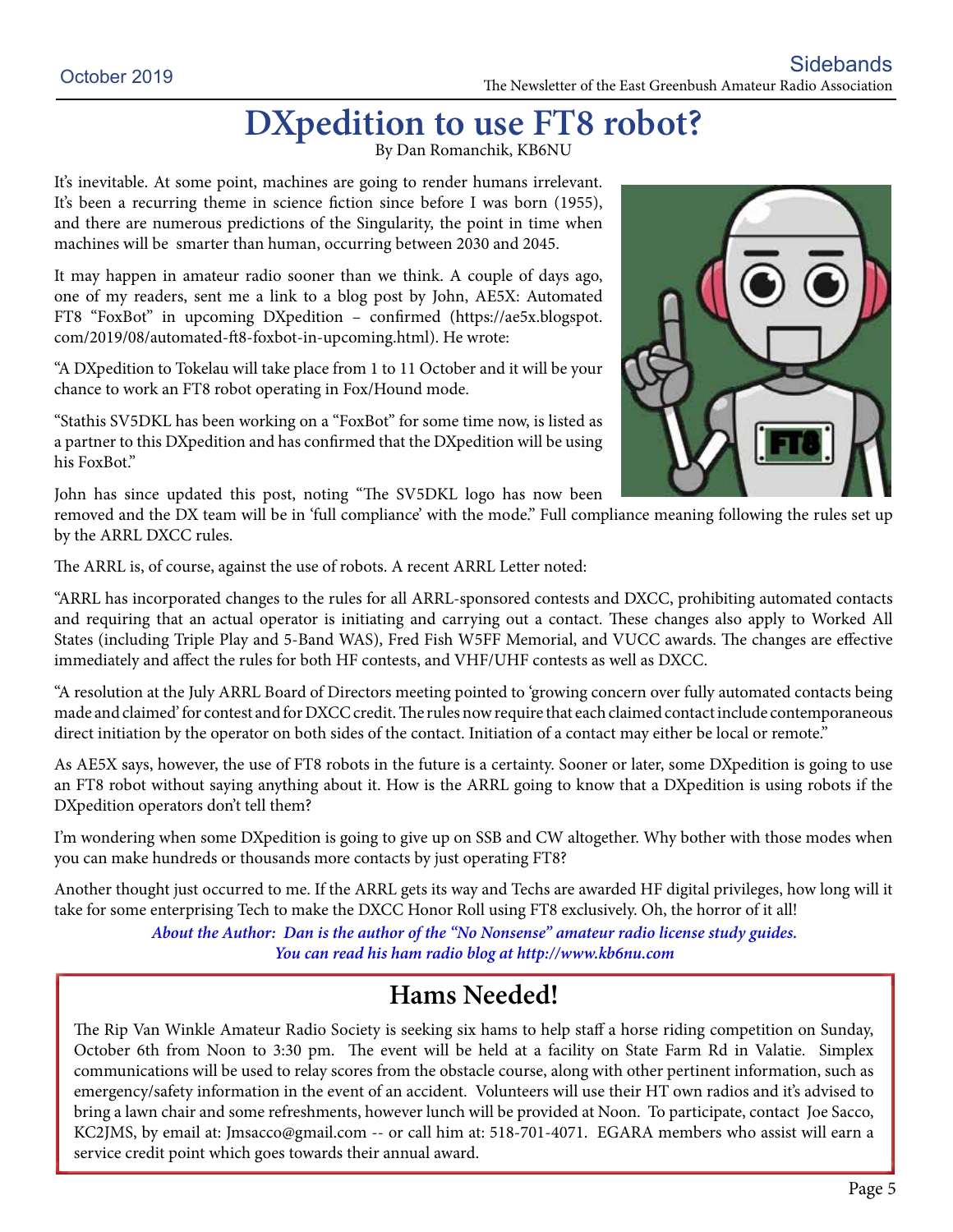#### **EGARA September Meeting Minutes**

- The September 11th meeting of the EGARA was called to order at 7:15 PM by President Tom Scorsone, KC2FCP;
- A moment of silence was held in memory of the victims of  $9/11$ ;
- A motion was made by Bryan Jackson, W2RBJ, to make a monetary donation to the Mohawk-Hudson Humane Society in memory of Rick Gross (SK), a past member of EGARA. Rick was a supporter of EGARA's field Day efforts and loved animals. The motion approved and carried unanimously;
- The Treasurer's report was made and approved;
- A brief summary of the Field Day results was given. Overall, the total points were off slightly compared to 2018;
- The annual EGARA cruise on the Hudson is planned for Oct. 5th. All members are invited and should be at the Port Authority parking lot by 9:30;
- A VE session will be conducted on November 9 at the East Greenbush Community Library;
- The October EGARA membership meeting will be the annual Oktoberfest mini hamfest. Members from all clubs will be invited to sell and swap radio equipment;
- EGARA members are being sought to help with the Boy Scout "Jamboree On The" Air to help cub scouts earn their radio communication merit badges. The date is October 19th;
- Members were urged to monitor the Hurricane watch Net on 7.268 during tropical storms and help relay information during activation – especially during low sunspot conditions which make conditions less optimum;
- Fred Carrol, AJ4CN gave a multi-media presentation on his solar power system. There were many questions asked and Fred explained how he used his system for auxiliary power and as an emergency backup system;
- • The 220mhz repeater installation is still in limbo awaiting completion of the re-pack of the many TV channels at the proposed site on Helderberg Mountain;
- As customary, refreshments of coffee, soda, and pizza were provided to all the attendees;
- The meeting was adjourned by 8:07 PM.
- --de Steve VanSickle WB2HPR / Secretary

### **Save the Dates**

- **• October 5th Annual Hudson River Cruise 10 am**
	- **• October 19th Scouts On-The-Air**
	- **• November 9th Fall VE Exam Session 10 am**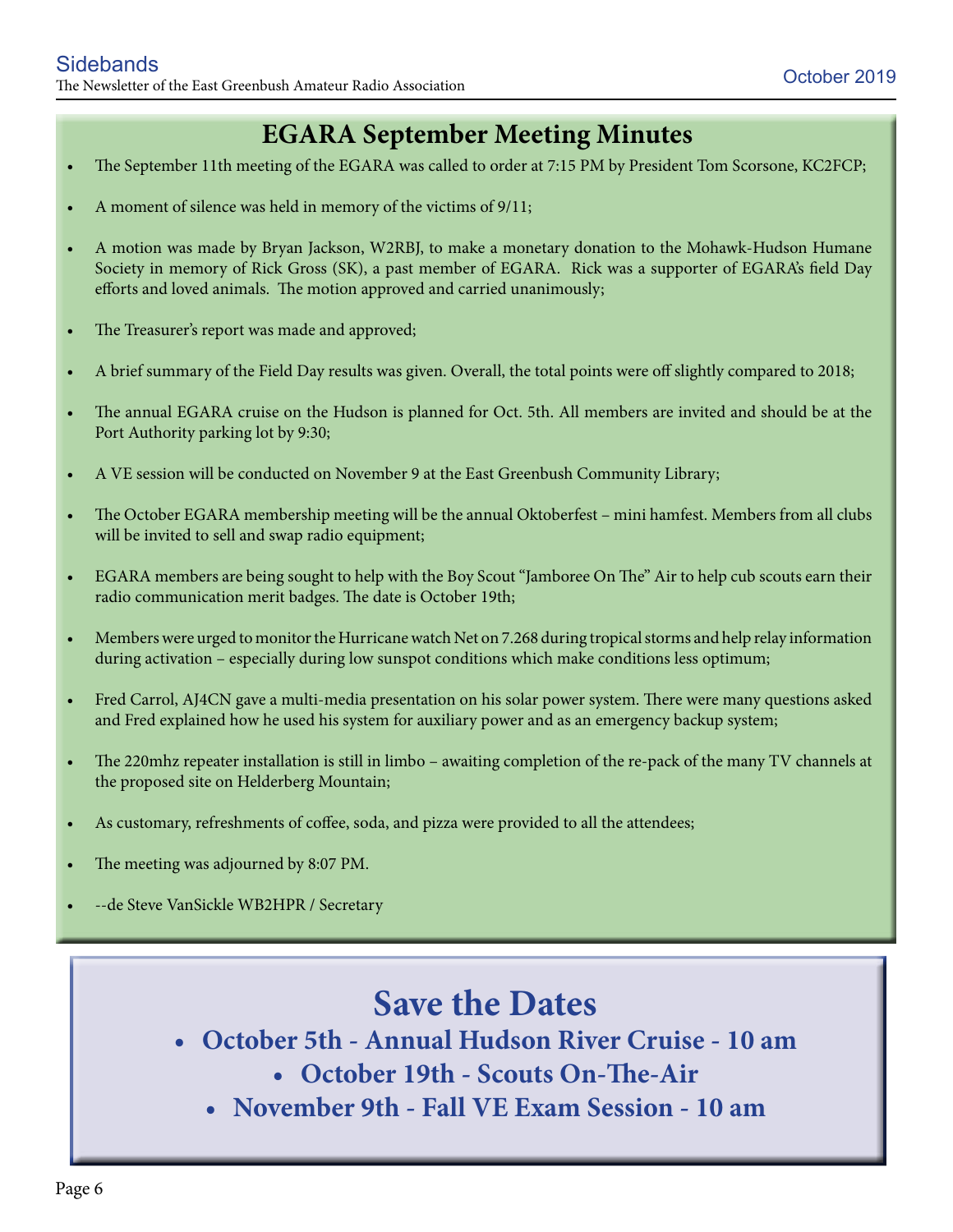## On the Beam News & Notes

#### Former ARRL President Larry Price is SK at 85

ARRL and International Amateur Radio Union (IARU) President Emeritus Larry E. Price, W4RA, of Statesboro, Georgia, died on September 10. An ARRL Life Member, he was 85. Price was licensed in 1951 at age 16 as WN5TIA, one of the first Novice licenses issued in the US. A US Army veteran, Price held BSEE, MBA, and doctoral degrees. He spent most of his career as a professor of finance and economics at Georgia Southern University.

Elected as ARRL Southeastern Division Vice Director in 1973, Price became Director later that year and was elected as an ARRL Vice President by the Board of Directors in 1980. In 1983 he became First Vice President following the death of ARRL President Vic Clark, W4KFC, and was elected President by the Board the following year.

He served as ARRL President for 8 years, serving simultaneously as IARU Secretary from 1989 until 1992, and continuing as IARU Secretary and ARRL International Affairs Vice President until his election as IARU President in 1999, a post he held for 10 years. The IARU Administrative Council named him President Emeritus upon his retirement in 2009. The ARRL Board named him ARRL President Emeritus in 2011.



## **Celebrating 100 Years of WWV**

It's a celebratory year for the WWV stations as they mark a century of service.

The WWV Centennial Committee will mount a special event station on October 1st adjacent to the WWV site in Colorado to mark the 100th anniversary of the time and frequency standard station, the world's oldest continuously operating radio station.

The Northern Colorado Amateur Radio Club (NCARC) is leading the event.

Although the US government cannot fund any Amateur Radio special event expenses, the club members will be allowed to use a 15-acre parcel on WWV property, Swartz explained on the WWV Centennial website. "The operating site lies outside the security fence and simplifies logistics," he said.

WWV has a long and storied history that dates back to the very beginning of radio broadcasting. The call letters WWV were assigned to NIST (then called the National Bureau of Standards) in October 1919. Although the call letters WWV are now synonymous with the broadcasting of time signals, it is unknown why those particular call letters were chosen or assigned.

Testing of the station began from Washington, D.C. in May 1920, with the broadcast of Friday evening music concerts that lasted from 8:30 to 11 p.m. The 50 W transmissions used a wavelength of 500 m (about 600 kHz, or near the low end of today's commercial AM broadcast band), and could be heard out to about 40 kilometers. By December 1922, it was decided that the station's purpose would be the transmission of standard frequency signals. The first tests were conducted on January 29th and 30th of 1923, and included the broadcast of frequencies from 200 to 545 kHz. By May of 1923, WWV was broadcasting frequencies from 75 to 2000 kHz on a weekly schedule. The accuracy of the transmitted frequency was quoted as being "better than three-tenths of one per cent." The output power of the station was 1 kW.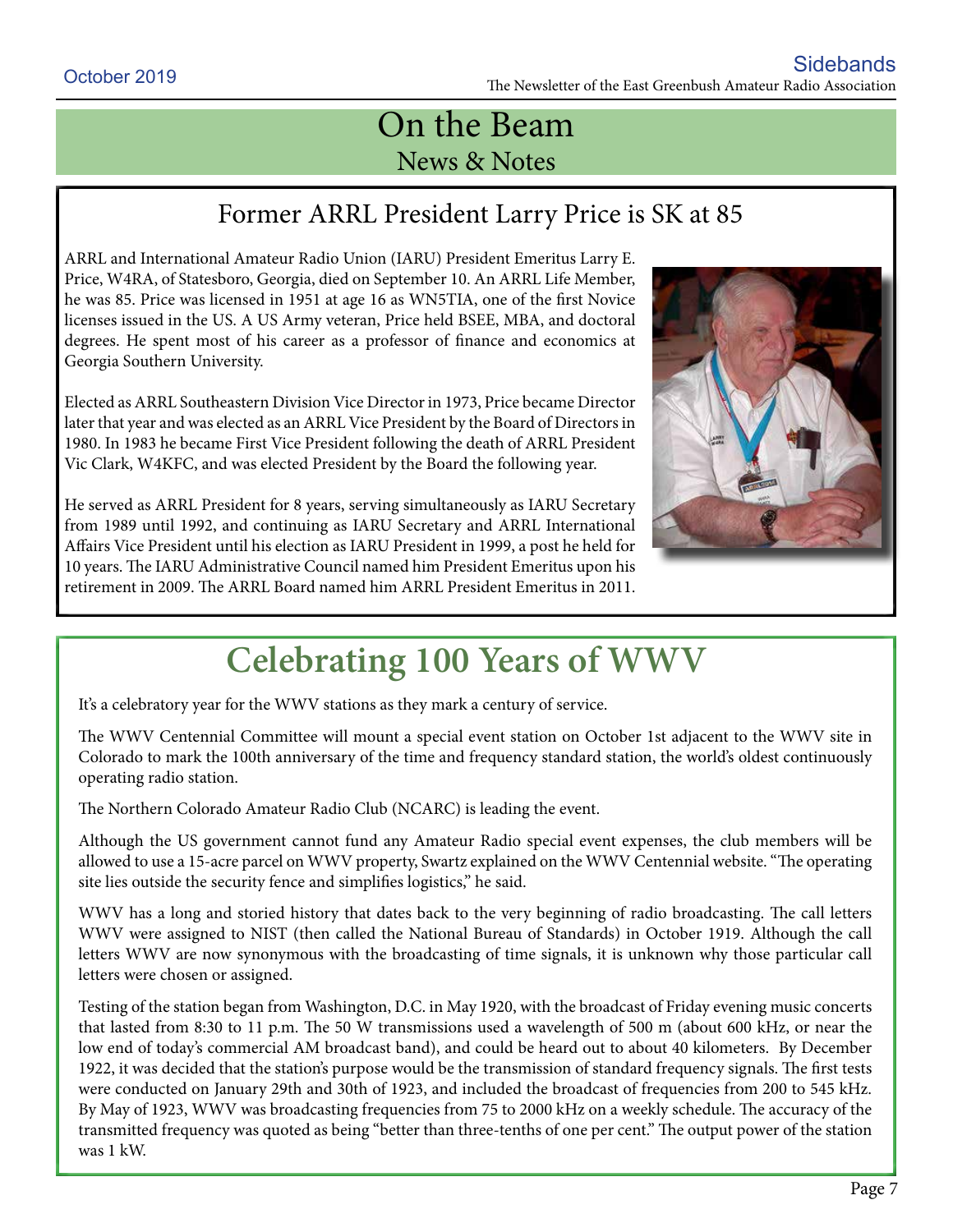## **The History of Ham Radio: The Lid**

**Chris Codella, W2PA, author, John Pelham, W1JA, editor, Phil Johnson, W2SQ, editor**

**(Editor's note: By special arrangement with the authors, Sidebands is pleased to present this multi-part series on the history of ham radio. Subsequent chapters will be published in future monthly editions of the newsletter)**

 $\mathbf{A}$ s it seemed ever more likely that the US might enter the war in Europe, radio amateurs speculated about their own role. Referring to it as "the disturbance," a late-1916 QST editorial noted that the president had activated the National Guard and that Signal Corps units had been particularly prominent in the call-up.

One Connecticut amateur, David Moore, 1ZZ, a member of his state's unit and one of the original governors of the ARRL, related his experience: "The attitude of the Government, particularly the Army, is that we amateurs are all right as far as we go, but the trouble is we are all located in the big cities where the machinery of civilization is fully developed and at hand. The telephone and the telegraph are at hand, and only in extraordinary emergencies could they see where we could be of use." This is surprisingly similar to views you hear today about the utility of amateur radio in the age of satellites, cell phones and the Internet. He went on to say that if hams were able to situate stations in remote areas with no infrastructure, they'd be exactly what the government needed—a foreshadowing of Field Day and many emergency operations to come. The editor continued to describe portable sets, and called upon amateurs to fill the extraordinary need for operators in the signal corps.



At a "Junior encampment" in Plattsburg, New York, which later became the Army's Officer Candidate School, 3,500 servicemen from across the country were assembled that fall, including a number of radio amateurs. One of them, L. S. Somers, Jr., 3AFE, was relaxing along a roadside, enjoying a rest period during a long training march. He absent mindlessly blew a CQ using a blade of grass between his thumbs and was immediately answered by five other members of the H Company, Fourteenth Regiment who were within earshot. They formed a group that same day and would frequently get together to discuss radio.

The Army did not quite yet grasp the potential of the amateurs already embedded within its ranks, but soon would.

**\_\_\_\_\_\_\_\_\_\_\_\_\_\_\_\_\_\_\_\_\_\_\_\_\_\_\_\_\_\_\_\_\_**

In February 1917, as the United States officially broke off diplomatic relations with Germany, QST opened a "Department4 of Defence" conducted by Edgar Felix, for discussing national security and defense-related activities for radio amateurs. Relaying naturally took center stage. A national relay system could be set up with volunteers assigned to 15-minute blocks of time twice per month when they would commit to be on the air to handle messages in time of war. Its effectiveness would depend primarily on the discipline of members in meeting their assigned on-air schedules.

The idea was compared with how the French had recently used boy scouts to carry messages and help their nation in other ways after it mobilized. It was also compared to other events from history: the runners of ancient Greece, Paul Revere's ride, and the "cannonaide," as it was called, used to announce the completion of the Erie Canal in 1825. By firing a succession of cannon along the canal's length and down the Hudson River, the news of its opening was carried from Buffalo to New York in about ninety minutes—an audio-frequency relay.

Message relaying had always been all about spanning greater distances and the challenge of "the game." But now the ARRL intended to demonstrate to the government that the relay system could also be used for public good in times of crisis. QST went so far as to assert, incorrectly it turned out, that the outcome of trunk line tests would determine whether or not the League would be shut down in time of war. The final March editorial posed the big question on everyone's mind: If the country went to war, would amateurs be permitted to continue operating?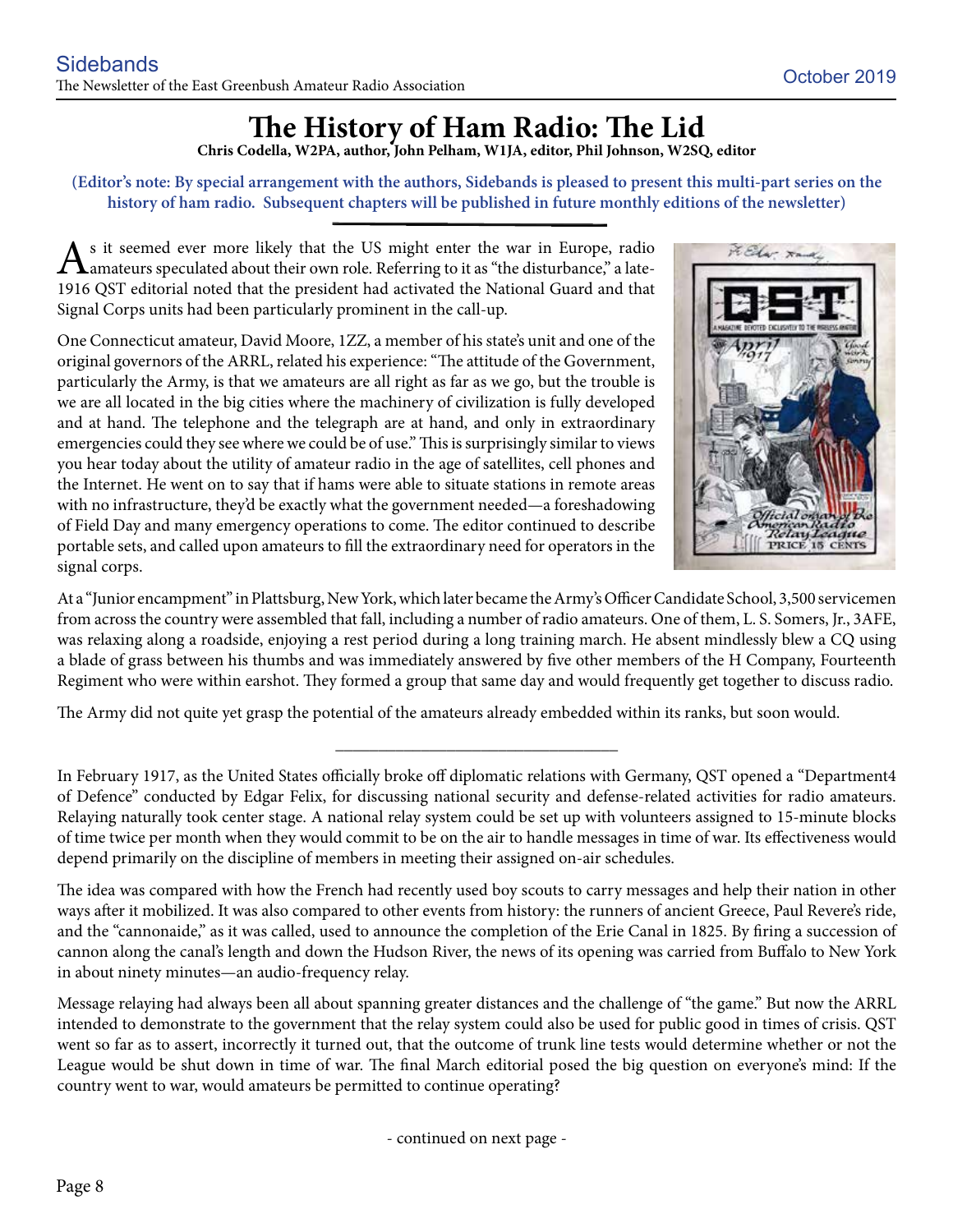The answer quickly became clear. The April editorial declared it a near certainty that if war came, amateurs would be off the air for transmitting and probably receiving too. Nevertheless, the League held out hope that certain stations that were deemed useful would be called upon to continue operating. But that would depend on the availability of operators and stations, their willingness to keep constant operations going (multi-operator at one station), and in any case would probably only be allowed to receive. For the rest of the amateurs, QST recommended making good use of the idle time by studying the radio art. ARRL and QST would not be closed up; the magazine could serve as the main vehicle for amateurs to keep in touch. This turned out to be wishful thinking.

Despite the threatened shutdown, the ARRL was poised for expansion—such was the momentum in amateur radio at the war's onset. By the three-year anniversary of its founding, the League had grown beyond the capacity of a few people, mostly just Maxim and Tuska, to keep things running. On 28 February, six members of the League's leadership from Connecticut and New York met at The Engineers Club in New York City to work on restructuring the organization for the expected growth. Some had never before met in person. "After getting used to looking at, instead of listening to, each other…," they drew up a constitution, elected an initial set of directors and six division managers to supersede the trunk line Managers. For several of them this was simply a change of title. They, in turn, would appoint district superintendents who would appoint assistants. The entire group, many in their twenties, would then comprise the "Operating Department" of the ARRL. With General Manager A. A. Hebert, 2ZH, in charge of League affairs, headquarters would be in New York City, with a mailing address at 50 Church Street, his business address.



**ARRL Board of Direction – L-R: C. D. Tuska, H. L. Stanley, Victor F. Camp, T. E. Gaty, H. P. Maxim, A. A. Hebert, C. R. Runyon, Jr., Miller R. Hutchison, J. O. Smith**

A picture of the Board of Direction meeting appeared in May QST along with the new constitution in its entirety and a map of the divisions. The constitution stated that the organization's objective (I:2) "shall be the promotion of interest in radio communication, in such subjects as are allied thereto, and in the relaying of messages without charge." Membership (II:1) would be open to "Anyone interested or engaged in radio telegraphy or telephony…" Together, the president, vice president, general manager, secretary, treasurer, and division directors constituted the Board of Direction, which would be the League's primary governing body, with the president as its chairman. Amendments to the constitution could be adopted by a two-thirds vote of the board, except for changing the headquarters location, which would require a four-fifths vote. A life membership was offered for \$25; regular dues were \$2.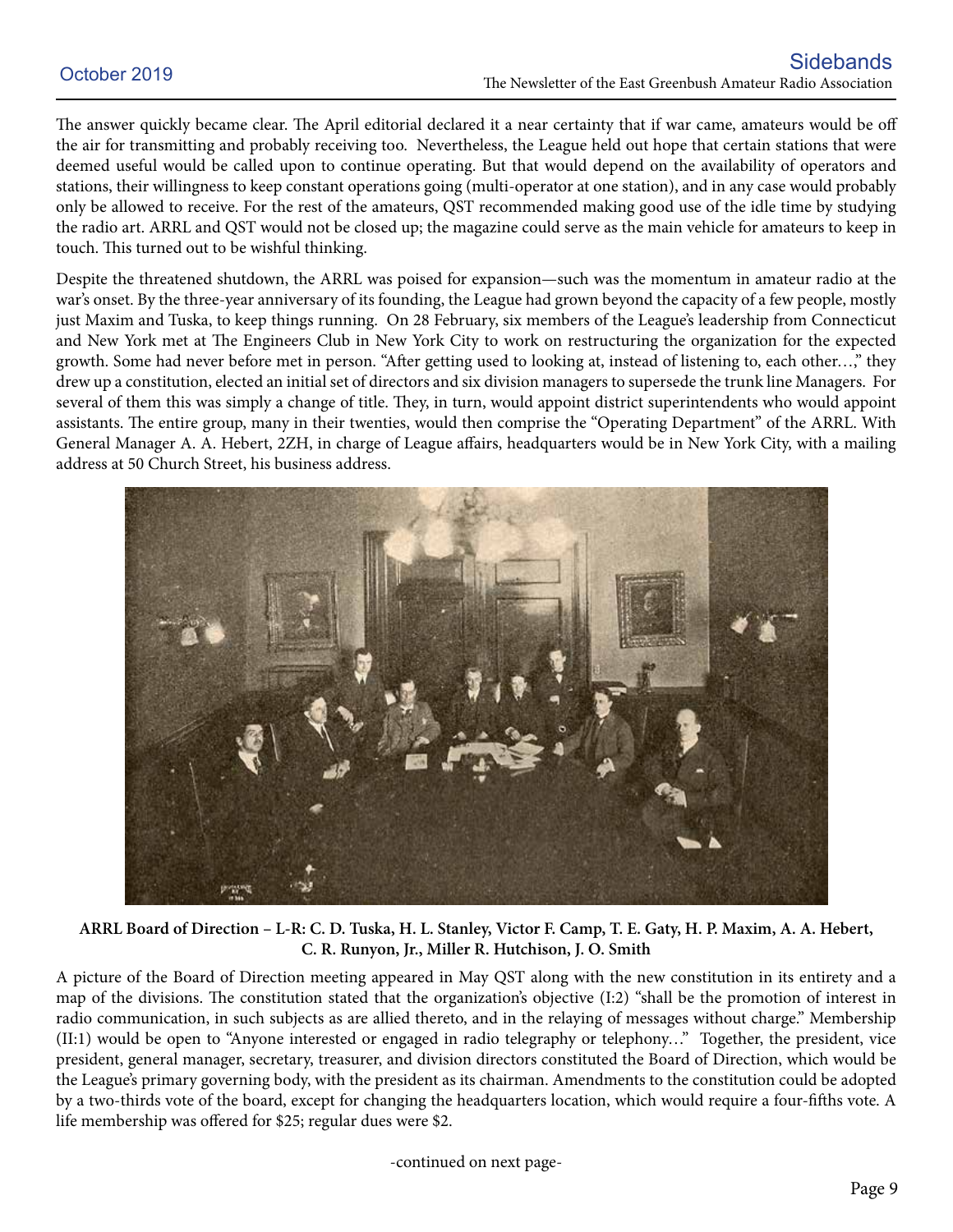Normally, such a major restructuring would have received top billing in QST. But on the May issue's cover a red banner declared it to be the "WAR NUMBER." A full page announcement opposite the table of contents began, "War Measure!" and, "WE ARE AT WAR. AMATEUR WIRELESS IS AT A STANDSTILL. OUR STATIONS ARE CLOSED." Although the circulation was continuing to increase, the number of pages would be decreased to make up for the loss of advertising revenue.

An order from the Department of Commerce, Navigation Service, Office of Radio Inspector, addressed to "all Radio Experimenters" was mailed to all licensed amateurs, and reprinted in QST. It ordered the immediate cessation of all operation, both transmitting and receiving as feared, but went even further to require the disabling of all equipment, and lowering and disconnection of all antennas. An enclosed "blank," to be used to indicate compliance, was demanded from radio amateurs under threat of "rigid investigation." The order was signed by the District Communications Superintendant, an unidentified Navy Lieutenant. The QST editor lamented,

*"Every amateur station is closed down. The lid is on and clamped tightly for a period of time, the duration of which no man knows. All amateur traffic is halted where it happened to stand. All plans for improvements are cancelled. All the plans of our manufacturers are in mid-air. In short, the great amateur wireless advance in these United States is stopped."*



At the same time, however, the military had an acute and immediate need for radio operators and no time to train new ones. There was no question about what the estimated 6,000 amateurs should be doing after being put off the air. Nearly 4,000 eventually served, contributing to the Navy's staff of radiomen which grew from just under 1,000 to nearly 7,000 by the war's end.

The ARRL Board of Direction responded by passing a resolution to offer the full support of the organization and its more than 3,000 members to the US Government. It would provide operators and equipment and, holding out hope for some way to operate, was prepared to "…undertake the organization and direction of a systematic plan to eliminate the operation of secret illegal wireless plants, which will be used to supply the enemy with traitorous information…"

The lead editorial that month was a call for enlistment into Navy and Army radio operations. For weeks the Navy had been appealing for radio operators to enlist or join the reserve.13 Maxim and General Manager Hebert were asked by the authorities to help recruit amateurs to man and equip coastal "patrol stations" as receiver operators; this editorial was the result.14 Amateurs could enroll in this service, working six hours per day for the duration of what was now being referred to as "the German war." They would get a \$60 uniform allowance, at least \$30 pay per month depending on ability, and \$1.50 for "subsistence" until quarters could be provided.15

The anticipated demand for radio equipment was so great that the Navy asked the League whether its members would provide it with equipment for fair value. The matter would be left up to the individual members.

Accordingly, the war was expected to quickly prompt a significant expansion of radio-related manufacturing. With many amateurs selling their gear to the military, there would also be a huge demand later and amateurs anticipated a tremendous improvement in their stations when the war eventually ended—perhaps a silver lining to the pervasive storm clouds of spring 1917.

- continued on next page -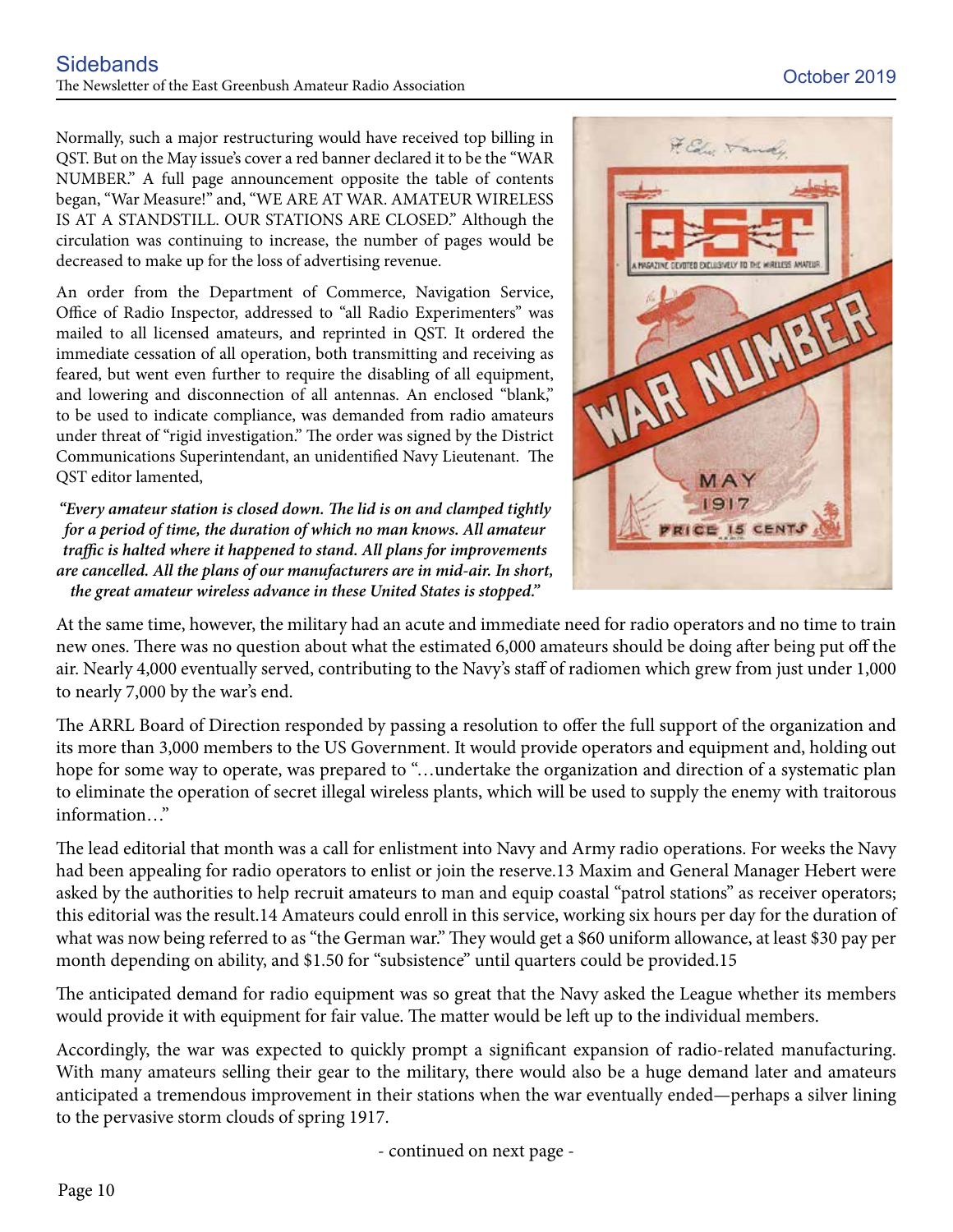#### **The Lid...**

As summer, the perennial period of increasing static and decreasing on-air activity (even without the ban), approached the editor noted that the volume of message traffic had nevertheless grown tremendously and had been extending later into the season. In fact, before the shutdown this was the first time that March had ever been the heaviest traffic month.

He then turned philosophical:

*"Every once in a while one of you fellows writes in a letter and tells about the feeling of intimate acquaintance and friendship which he feels toward everybody concerned in the A. R. R. L. It always warms the cockles of our heart and inspires us. Just why we wireless bugs seem to possess this brotherly feeling to a greater extent than other groups of people, is not entirely plain. Some times we think it is because of the deeper and more abstruse problems which we have to face. We who are closely identified in the study of radio communication are brought very close to the wonders of Nature. The great laws which govern all things and which we must always observe, gives one a very much deeper regard for truth than comes to those who follow only the ordinary matters of life. The fact that we are all troubled with the same things, arouses a feeling of brotherhood. The fact that we appreciate one another's failures and successes brings us close together. The romance of sitting alone in a little out of the way room among a lot of instruments, and yet be in communication with congenial spirits in other distant and out of the way little rooms, is conducive to profound and reverent thoughts. The fun which bubbles over from so many of us, and finds expression in QST, is one of the interesting manifestations of the effect of our work upon us."*

He expressed a hope that amateurs would be returning soon, and that this same feeling would remain even when the number of hams grew ten-fold in the future.

## **Thoughts on Hurricane Dorian and What We Learned**



**Florida ARES volunteers relaying vital storm information in preparation for Hurricane Dorian**

**By Steve VanSickle, WB2HPR**

During the time that hurricane Dorian struck the Windward islands, until it finally departed the Canadian Maritimes, severe weather had a severe impact on the east coast of north America. Many areas suffered loss of life and tremendous loss of property. To compound matters, communications systems in the affected areas were compromised or totally destroyed. Once again, the ham radio community pitched in to augment, and in some cases, substitute for those lost communications paths.

During the height of the storm, I was out of town – listening with my portable station – while the Hurricane Watch Net conducted 'round the clock operations to keep in touch with other hams in the storms path.

The net gathered weather data, such as wind speed, direction, humidity, and barometric pressure. The raw data was relayed to the National Hurricane Center (NHC), and in turn, they sent the latest storm tracking data back to the Net. The Net, in turn, re-broadcast this updated information on an hourly basis.

- continued on next page -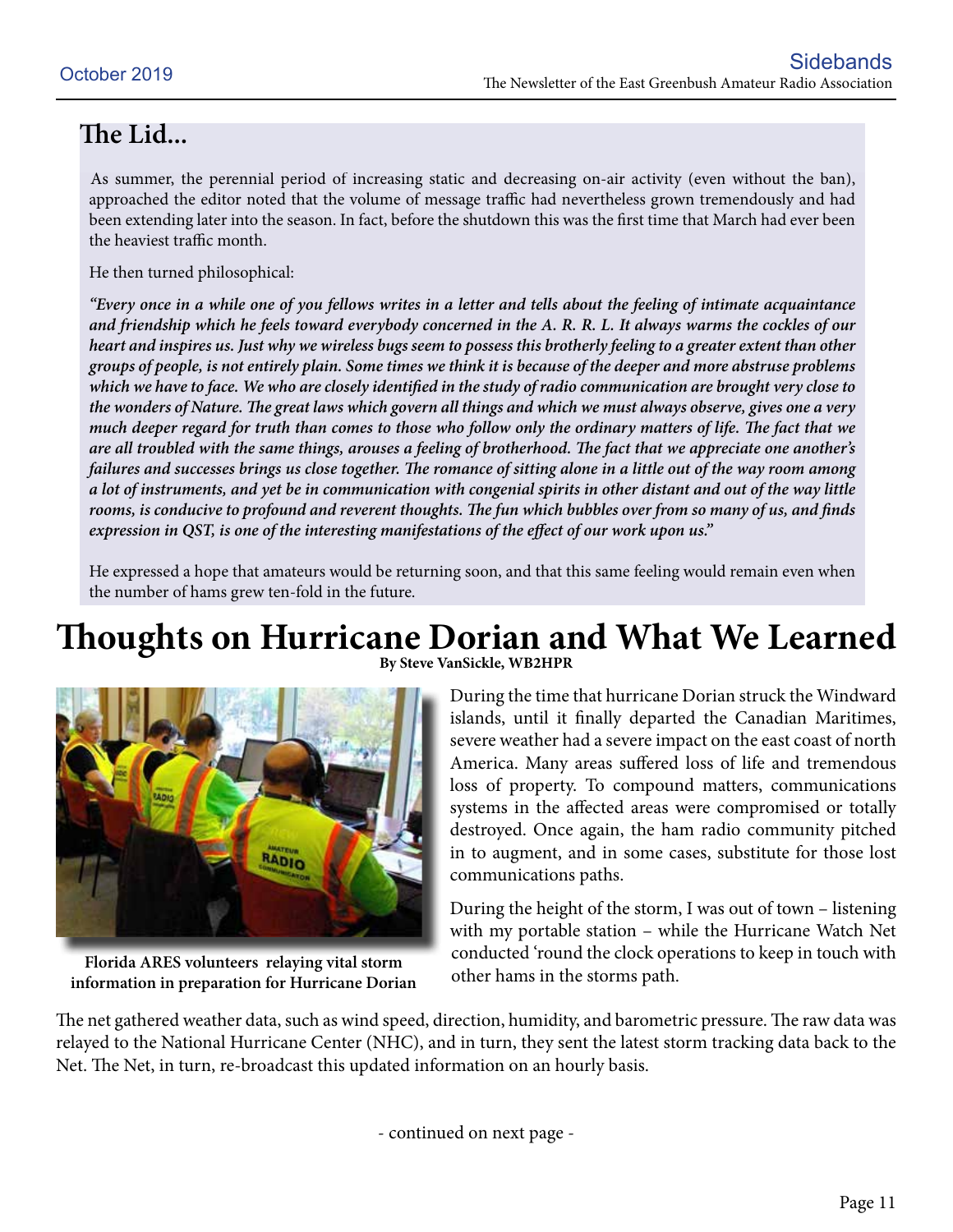### **Preparing for Dorian...**

It was no easy task to maintain net operations during the storm. Stations participated from many regions of the US and Canada – with operations on 7.268 LSB being the most effective. With sunspots at a minimum and solar storm activity, there were many stations monitoring and relaying information to and from the net control operators.

Because 40 meter propagation seemed to be the most effective, stations from as far away as Ontario Canada to Texas were able to help relay information and act as net control. These stations were able to provide a seamless interface with the NHC and other agencies during the nearly two week storm event.

Even though we weren't in the direct path of the storm, many of us know people or have relatives in the storm area, and had a profound interest in the events as they unfolded. Listening to those net operations impressed upon me the need to be prepared for future severe weather, particularly in our area. I ask the questions: Do you have an HF rig that will operate on 40 meters LSB.? (You need at least a "General" class license to operate) How about backup power? Or do you have a "Go" kit with emergency supplies?

The next time you hear of a storm like Dorian, get on the air, if it is safe to do so. You just might be called upon to relay a message. If you are away from your home station, you can at least monitor the Net by using the SDR at K3FEF.com using your Android or other mobile device. Participate in local ARES and RACES nets and drills.

The bottom line: Be prepared – protect yourself and your family, stay informed, and help those that may request you help through ham radio.

## **Monitoring the Hurricane Watch Net (HWN)**



Hurricane season is upon us and continues until mid-November. As with any severe weather event, Amateur Radio plays a vital role and the Hurricane Watch Net is an important part of that effort.

The Hurricane Watch Net is a group of amateur radio operators who are trained and organized "to provide essential communications support to the National Hurricane Center during times of Hurricane emergencies." The HWN focuses on "ground truth" observations (much like SkyWarn nets).

The Hurricane Watch Net is activated when a hurricane is within 300 statute miles of expected land-fall. The HWN covers the Caribbean, Central America, Eastern Mexico, Eastern Canada, and all US Coastal States.

The HWN operates in both English and Spanish, and is active on 14.325 MHz (upper sideband) during the day and 7.268 MHz (lower sideband) at night. The HWN is known to operate on both frequencies if propagation allows.

Please keep HWN frequencies clear! Whenever the Net is activated, Amateur operators are asked to please avoid using 14.325 MHz and 7.268 MHz.